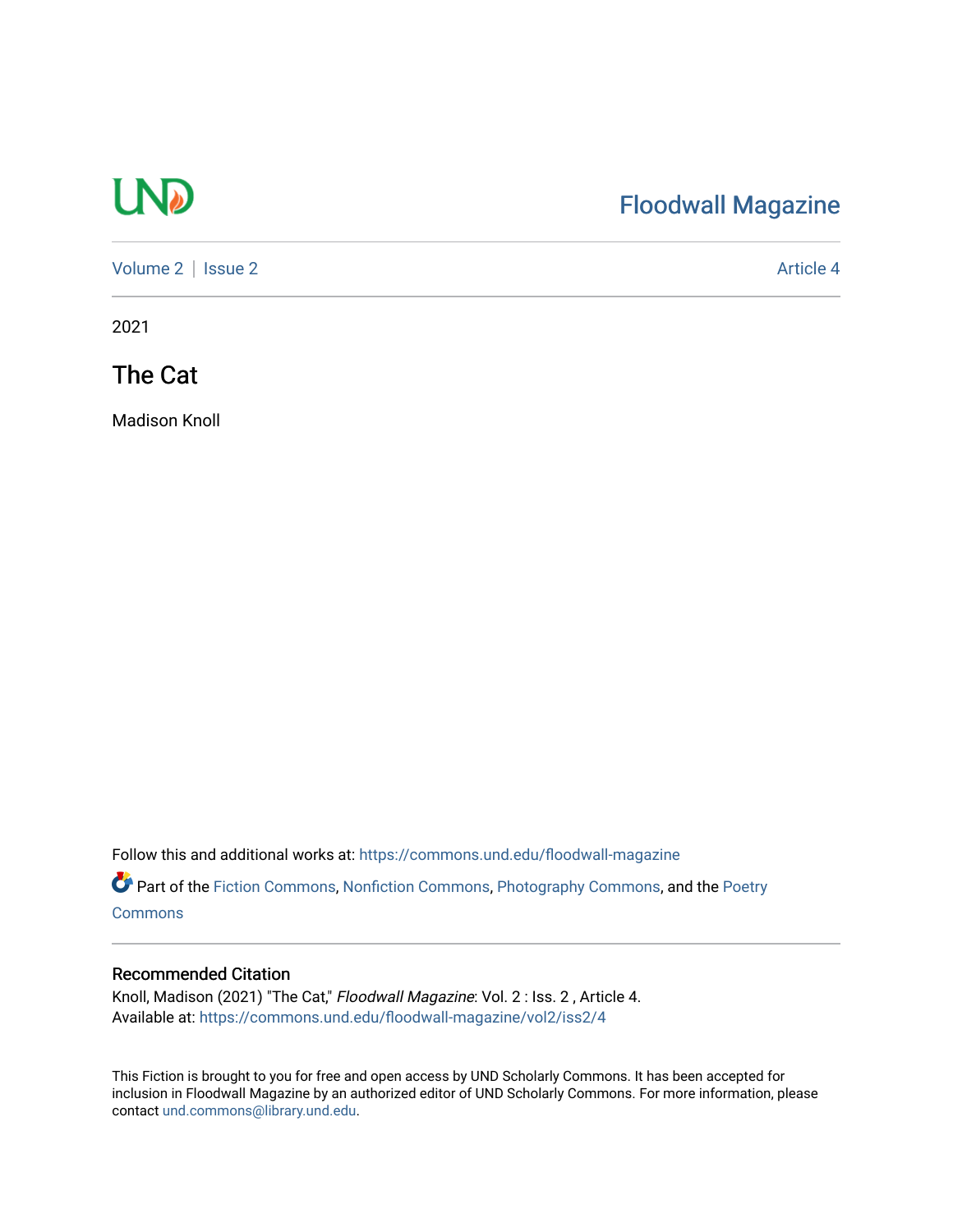# The Cat

"Who the hell does she think she is?"

"Look at the Ice Queen go. Can't even speak up to her *subjects*."

Charlotte gritted her teeth and slammed her locker shut. God, she hated this town, this fucking school. Everyone looked at her like she was a freak, like she wasn't human. Just because she wasn't friendly, because she didn't fucking *speak*. She couldn't wait till graduation. She still had a year left at this godawful school; she wasn't sure if she could make it through without losing her mind.

\*\*\*

Charlotte pushed through the crowd that had formed around her and ran. She ran down the stuffed hallway, stumbled around a corner, and then burst out the back entrance. Her legs started to hurt but she pushed herself, running away from it all: from the sneers of her classmates, their hatred. Her breath caught as hiccups in her throat and her eyes stung with tears. She needed to get away, away from them, *away*.

After several streets, she turned down the alleyway next to her favorite bookstore and then collapsed against the brick wall. Once she was safely tucked away, the tears slid freely down her face. She pulled her legs to her chest—winced, *Must be bruised*—and let go of a shaky breath. A headache rapped against her skull and her abdomen throbbed.

Could she really make it to the end of the year? Graduation was so close, but it wasn't close enough. She could dream all she wanted about the freedom she would have after—college, moving away—but it didn't matter if this hatred followed her. She couldn't go through life like this, being tormented by everyone around her.

"Hey you."

The hell? Charlotte lifted her head and was face-to-face with a tabby cat. Its fur was matted and dirty—clearly a stray—but its eyes, a sharp yellow, showed a hidden intellect.

*God, I'm hearing things now.*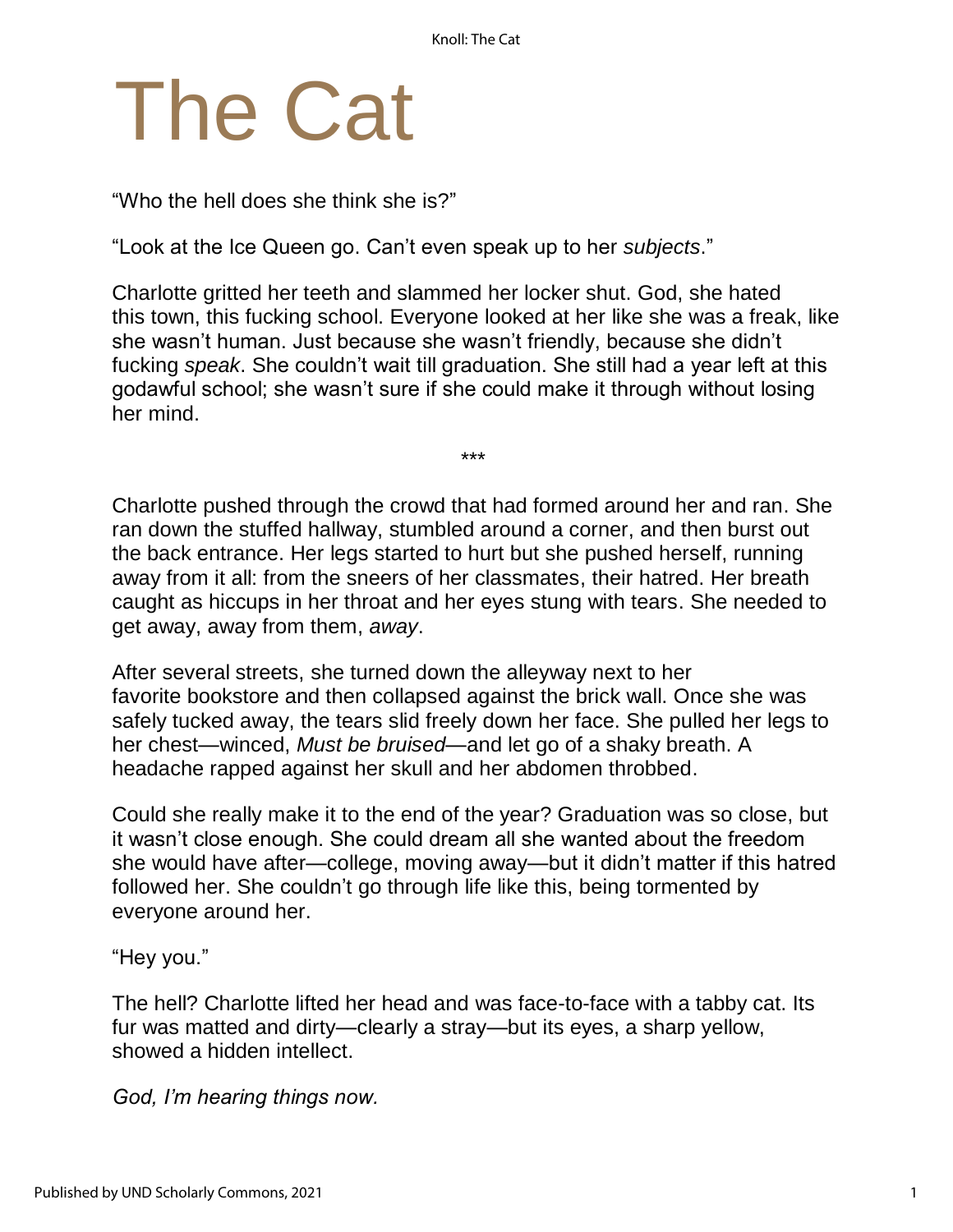"That's rude, you're not going to even acknowledge me?"

She blinked. The cat was glaring at her now. What the fuck?

### *I'm…sorry?*

"Clearly you can understand me, so you're not dumb. What's a sad thing like you doing in my humble abode?"

All she could do was blink stupidly at the cat. Not only was the cat *talking*, but it could read her *thoughts*. She had to be dreaming, hallucinating, something! This wasn't normal—maybe she had finally lost her mind.

The cat's glare seemed to triple in its disapproval. It reached a paw out; she recoiled. It *hmphed*. "Well, well. A human that's afraid of an itty-bitty kitty. That's a new one. Now, if you would kindly stop ignoring me, what are you doing in my home?"

Charlotte hesitated. She made to get up, but the cat rested a paw on her foot, the pressure featherlight. She could've brushed the cat aside, but couldn't. This cat—a weird talking cat—seemed to have a pull on her.

A moment passed, then another. Finally: *I'm sorry, I don't mean to intrude. I'll leave.*

"That's not what I meant, and I'm sure you knew that. From the looks of it, the other humans hurt you." Her jaw twitched. They had cornered her, called her cruel names. Had pushed her to the ground, too. The cat didn't wait for her answer. "It's not every day that I meet a human that can understand me. I can help you with a bit of revenge if you'd like."

*I'm not looking for revenge…*

"I find that hard to believe. So you're O.K. with them getting away with harassing you? You're just letting them win. They need to learn a lesson. And I can help you with that."

Charlotte chewed on her lip. It's true that she didn't want them to get away with what they had done to her. A little payback would be O.K., right?

She nodded slowly.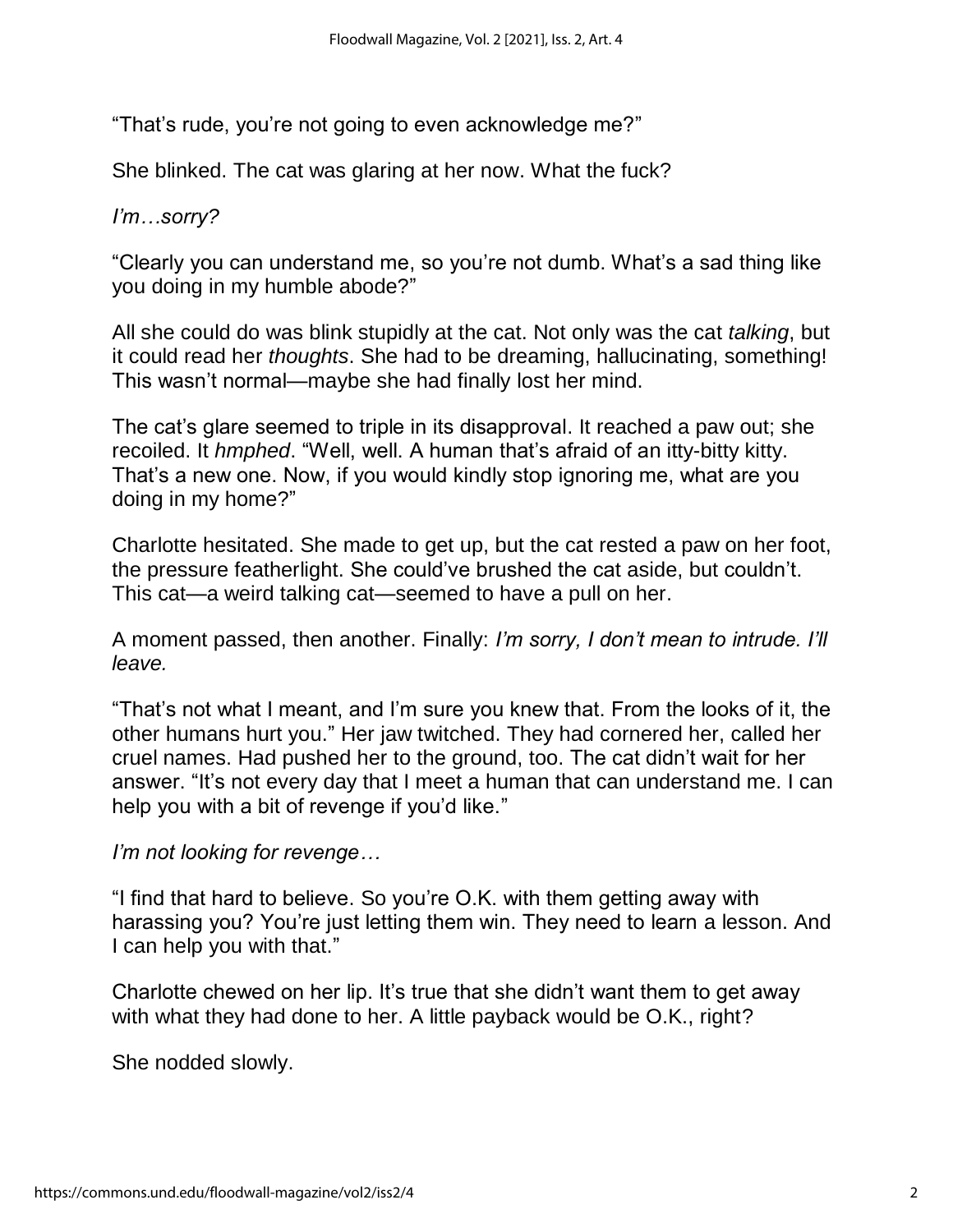The cat seemed to grin. "Perfect. You have my word: they won't be bothering you anymore, Charlotte."

\*\*\*

Charlotte could barely sleep that night. She was too busy thinking about what kind of revenge the cat was planning. And how did it know her name?

She shook her head, hoping that would get rid of her worries. It was fine. The worst that could happen was that everyone would get a little scare, but then they would leave her alone. She'd finally have the peace she wanted.

The school grounds were empty. When did she leave her house? She checked her phone: 7:37am. She wasn't that early, so where the hell was everybody?

The smell hit her before she was even close to the door. She scrunched her nose in disgust but went ahead and pushed open the doors.

She wished she hadn't.

Dead bodies littered the entryway.

The walls seemed to be bathed in blood.

The stench…it was awful.

"Why aren't you smiling?"

The voice echoed, rung in her ears.

"All of your problems are solved now, Charlotte. Why aren't you smiling? Aren't you *ecstatic* that all of those hate-filled creatures are gone?"

*This isn't what I wanted.* Her head hurt.

"Did you really think they would have learned their lesson with a harmless prank? Think now, Charlotte. This was the only way."

*It's not, they didn't have to die!*

The voice seemed to frown. "You don't appreciate what I did for you? Do you have any idea how dirty my hands got? You should be grateful that I helped